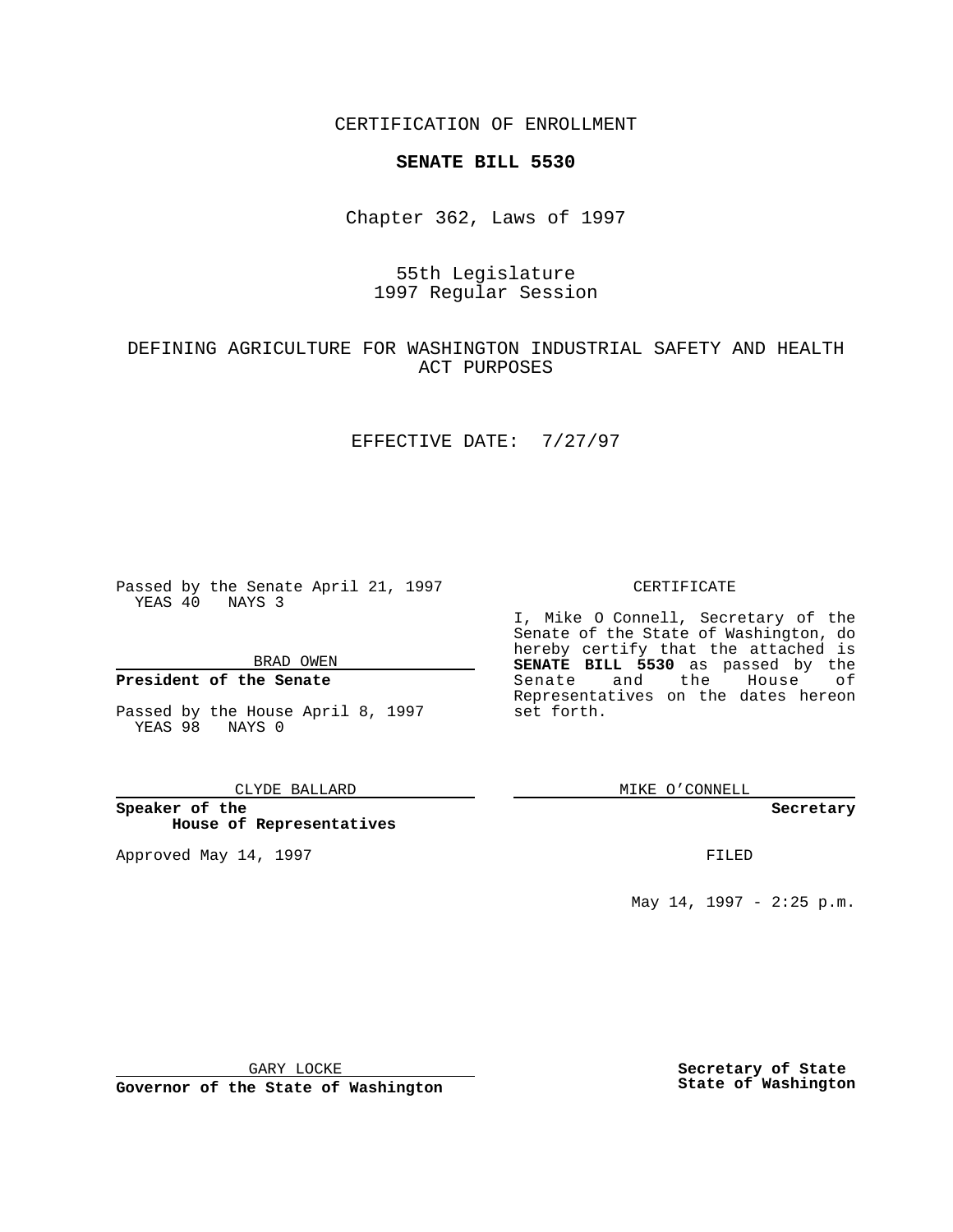## **SENATE BILL 5530** \_\_\_\_\_\_\_\_\_\_\_\_\_\_\_\_\_\_\_\_\_\_\_\_\_\_\_\_\_\_\_\_\_\_\_\_\_\_\_\_\_\_\_\_\_\_\_

\_\_\_\_\_\_\_\_\_\_\_\_\_\_\_\_\_\_\_\_\_\_\_\_\_\_\_\_\_\_\_\_\_\_\_\_\_\_\_\_\_\_\_\_\_\_\_

## AS AMENDED BY THE HOUSE

Passed Legislature - 1997 Regular Session

### **State of Washington 55th Legislature 1997 Regular Session**

**By** Senators Morton and Rasmussen

Read first time 01/30/97. Referred to Committee on Agriculture & Environment.

 AN ACT Relating to defining agriculture; amending RCW 49.17.020; and creating a new section.

BE IT ENACTED BY THE LEGISLATURE OF THE STATE OF WASHINGTON:

 NEW SECTION. **Sec. 1.** The legislature finds that the state's farms are diverse in their nature and the owners, managers, and their employees continually find new ways to plant, raise, harvest, process, store, market, and distribute their products. The legislature further finds that the department of labor and industries needs guidance in determining when activities related to agricultural products are to be regulated as agricultural activities and when they should be regulated as other activities. It is the intent of the legislature that activities performed by a farmer as incident to or in conjunction with his or her farming activities be regulated as agricultural activities. For this purpose, an agricultural activity is to be interpreted broadly, based on the definition of "agriculture" in RCW 49.17.020.

 **Sec. 2.** RCW 49.17.020 and 1973 c 80 s 2 are each amended to read as follows:

18 For the purposes of this chapter: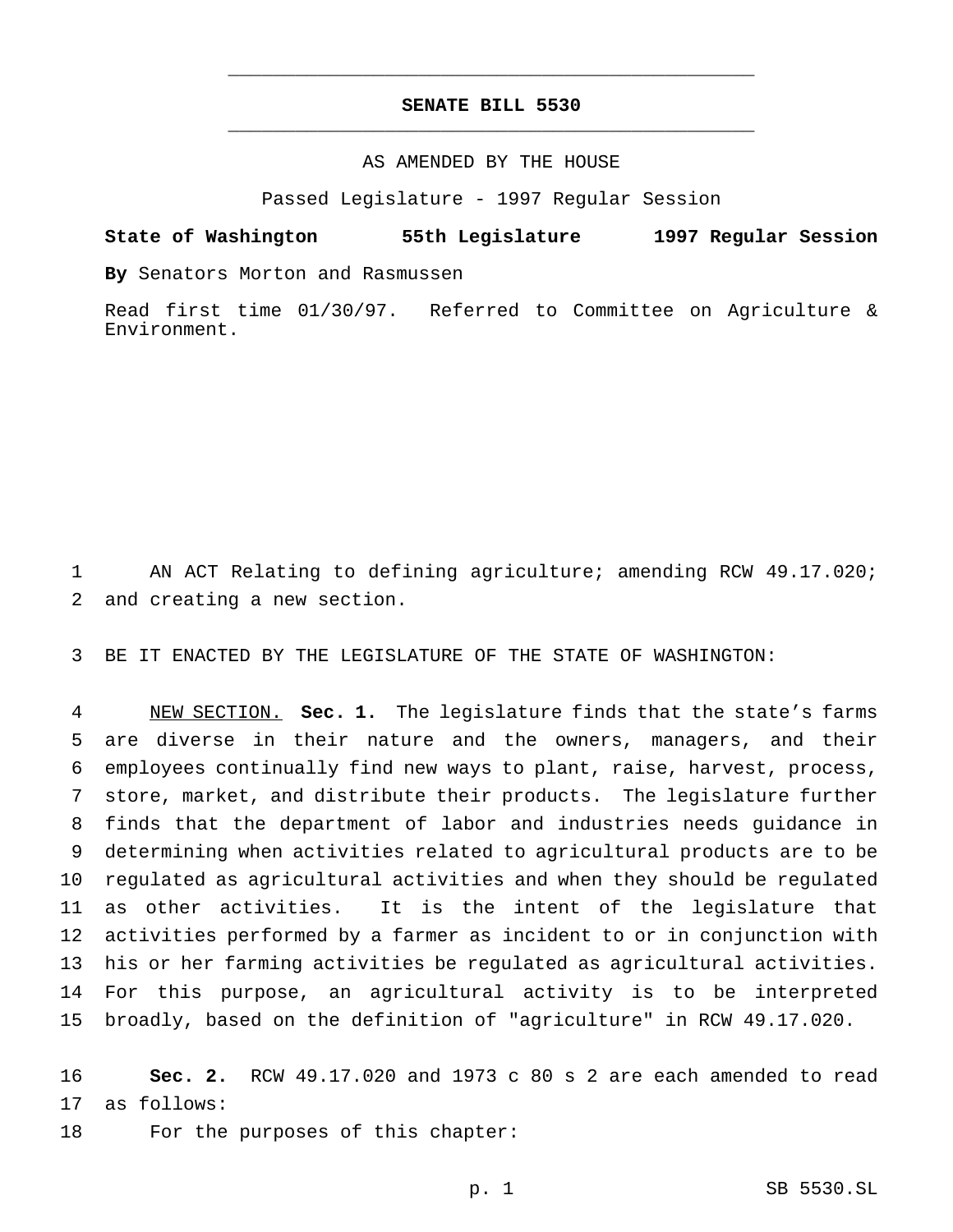(1) The term "agriculture" means farming and includes, but is not limited to: (a) The cultivation and tillage of the soil; (b) Dairying; (c) The production, cultivation, growing, and harvesting of any agricultural or horticultural commodity; (d) The raising of livestock, bees, fur-bearing animals, or 8 poultry; and (e) Any practices performed by a farmer or on a farm, incident to 10 or in connection with such farming operations, including but not limited to preparation for market and delivery to: 12 (i) Storage; 13 (ii) Market; or 14 (iii) Carriers for transportation to market. 15 The term agriculture- does not mean a farmer's processing for sale 16 or handling for sale a commodity or product grown or produced by a person other than the farmer or the farmer's employees. (2) The term "director" means the director of the department of labor and industries, or his designated representative.  $((+2))$   $(3)$  The term "department" means the department of labor and industries.  $((+3))$   $(4)$  The term "employer" means any person, firm, corporation, partnership, business trust, legal representative, or other business entity which engages in any business, industry, profession, or activity in this state and employs one or more employees or who contracts with one or more persons, the essence of which is the personal labor of such person or persons and includes the state, counties, cities, and all municipal corporations, public corporations, political subdivisions of the state, and charitable organizations: PROVIDED, That any person, partnership, or business entity not having employees, and who is covered by the industrial insurance act shall be considered both an employer and an employee.  $((+4))$  (5) The term "employee" means an employee of an employer who is employed in the business of his employer whether by way of manual labor or otherwise and every person in this state who is engaged in the employment of or who is working under an independent contract the essence of which is his personal labor for an employer under this chapter whether by way of manual labor or otherwise.